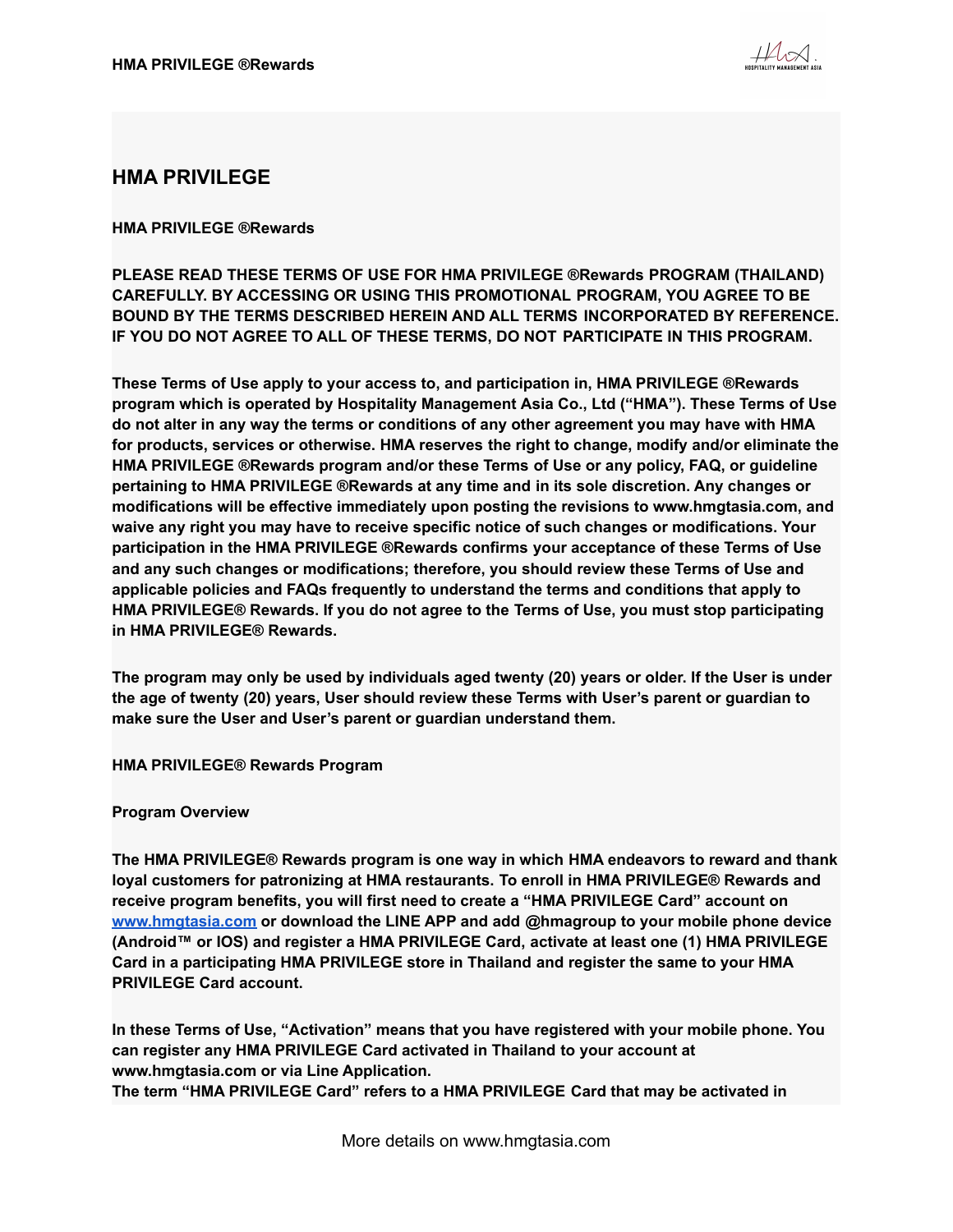**Thailand only, and the term "registered HMA PRIVILEGE Card" refers to a HMA PRIVILEGE Card that has been activated in Thailand and registered to your HMA PRIVILEGE Card account at www.hmgtasia.com or via Line Application.**

**The registration process may require that you provide certain personal information using the online registration form, including username (email address), password, HMA PRIVILEGE Card number,, date and month birthday, name, address, mobile number, and marketing preferences (optional). All your HMA PRIVILEGE Cards activated in Thailand can be registered for use in the HMA PRIVILEGE® Rewards program provided that you may only have one (1) account that is personal to you and applicable under these Terms of Use**

**HMA PRIVILEGE® Rewards benefits are determined based on the amount of "spending" you make and the number of "Points" that you earn through your spending & Bonus with your registered HMA PRIVILEGE Card(s) in participating HMA PRIVILEGE stores in Thailand. For each qualified purchase in which you spend with any of your registered HMA PRIVILEGE Cards in a participating HMA PRIVILEGE store in Thailand, you will receive one hundred (100) "Points" for each THB 100 spent with your registered HMA PRIVILEGE Card, except during limited time promotions when HMA PRIVILEGE may offer "Bonus" on featured products and/or services.**

**(example : your Bill is 1,320 THB , you will receive 1,300 points)**

**Points are for promotional purposes only and and may in some cases can be exchanged in dining credit or rewards. You can use any registered HMA PRIVILEGE Card registered at hmgtasia.com or Line App to earn for your spending. Please note that spending will only be calculated and Points accumulated after the HMA PRIVILEGE Card is registered at [www.hmgtasia.com](http://www.hmgtasia.com) Points and qualified purchases to earn benefits or rewards may only be accumulated under the same HMA PRIVILEGE Card account. Points, qualified purchases, benefits and rewards may not be shared with or transferred to another HMA PRIVILEGE Card account.**

**Currently, there are four (4) status of benefits in the HMA PRIVILEGE® Rewards program which are determined by the number of Points that you accumulate in your account. By opening an account, and activating and registering a HMA PRIVILEGE Card, you will be automatically enrolled in HMA PRIVILEGE® Rewards at the Ivory Status. If you earn at least thirty thousands (30,000) Points within the twelve (12) month period following your enrollment date and you will qualify for the Gold Status. If you earn at least fifty thousand (50,000) Points within the twelve (12) month period you will qualify for the Platinum Status. Finally If you earn at least one hundred thousand (100,000) Points within the twelve (12) month period you will qualify for the Black Elite Status.**

**Once you reach a specific Status within the HMA PRIVILEGE® Rewards program, you will receive the benefits that are applicable to that status only. You must continue to accumulate points in order to maintain your benefit Status**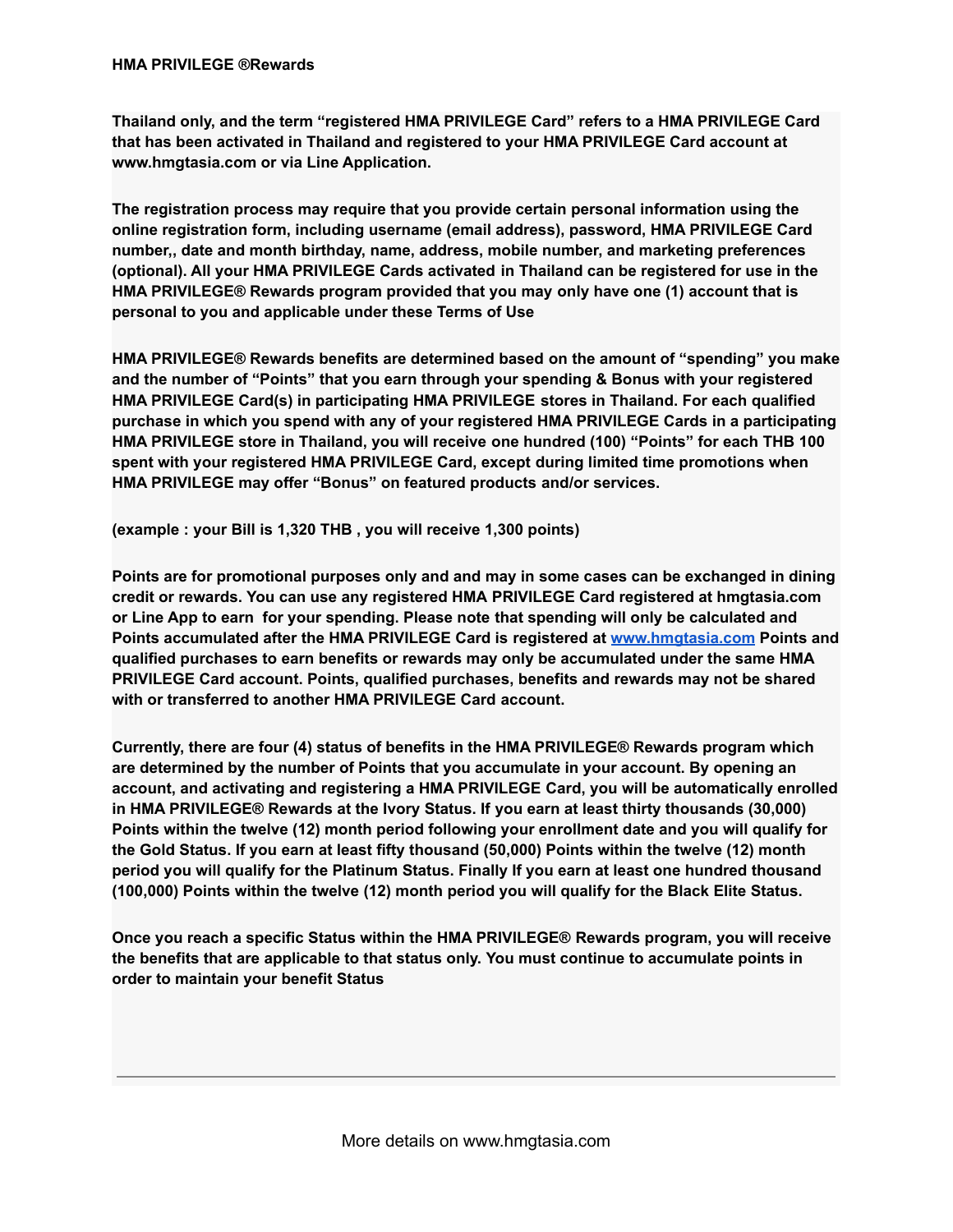## **Membership Overview**

**To obtain the Ivory Status, you only need to register your activated HMA PRIVILEGE Card at [www.hmgtasia.com](http://www.hmgtasia.com) .**

**To maintain all benefits of the Ivory Status, you must earn at least one hundred (100) points per year.**

**To maintain the Gold Status, you must earn at least thirty thousand (30,000) additional points in the 12-month period after the initial 12-month period following the date you reached the Gold Status. If you do not earn thirty thousand (30,000) additional points in 12-months, you will be demoted to Ivory Status.**

**To maintain the Platinum Status, you must earn at least fifty thousand (50,000) additional points in the 12-month period after the initial 12-month period following the date you reached the Platinum Status. If you do not earn fifty thousand (50,000) additional points in 12-months, you will be demoted to Gold Status.**

**To maintain the Black Elite Status, you must earn at least one hundred thousand (100,000) additional points in the 12-month period after the initial 12-month period following the date you reached the Platinum Status. If you do not earn one hundred thousand (100,000) additional points in the 12-months, you will be demoted to Platinum Status.**

**Please note that "Points" accumulated for each Status will only be valid during the twelve (12) month period from the date when you reach the particular Status. For example: Activating your HMA PRIVILEGE Card at a participating HMA PRIVILEGE store on 16 August 2021 by creating the HMA PRIVILEGE Card on our Line Application. Once registered with us on our Line Application you will have the ability to start collecting points. If you earn thirty thousand (30,000) Points on** the 15th Oct 2021, you will advance to Gold Status entitling you to all the benefits under that tier. **Your tier membership will be valid until the 14th Oct 2022. After that, in order to maintain Gold Status you will be required to earn thirty thousand (30,000) points before the 15th Oct 2023. Otherwise you will be demoted back down to Ivory Status.**

**"IVORY" Status**

**By opening an account, activating and registering your HMA PRIVILEGE Card, you are automatically entered into the "Ivory Status". Benefits may include:**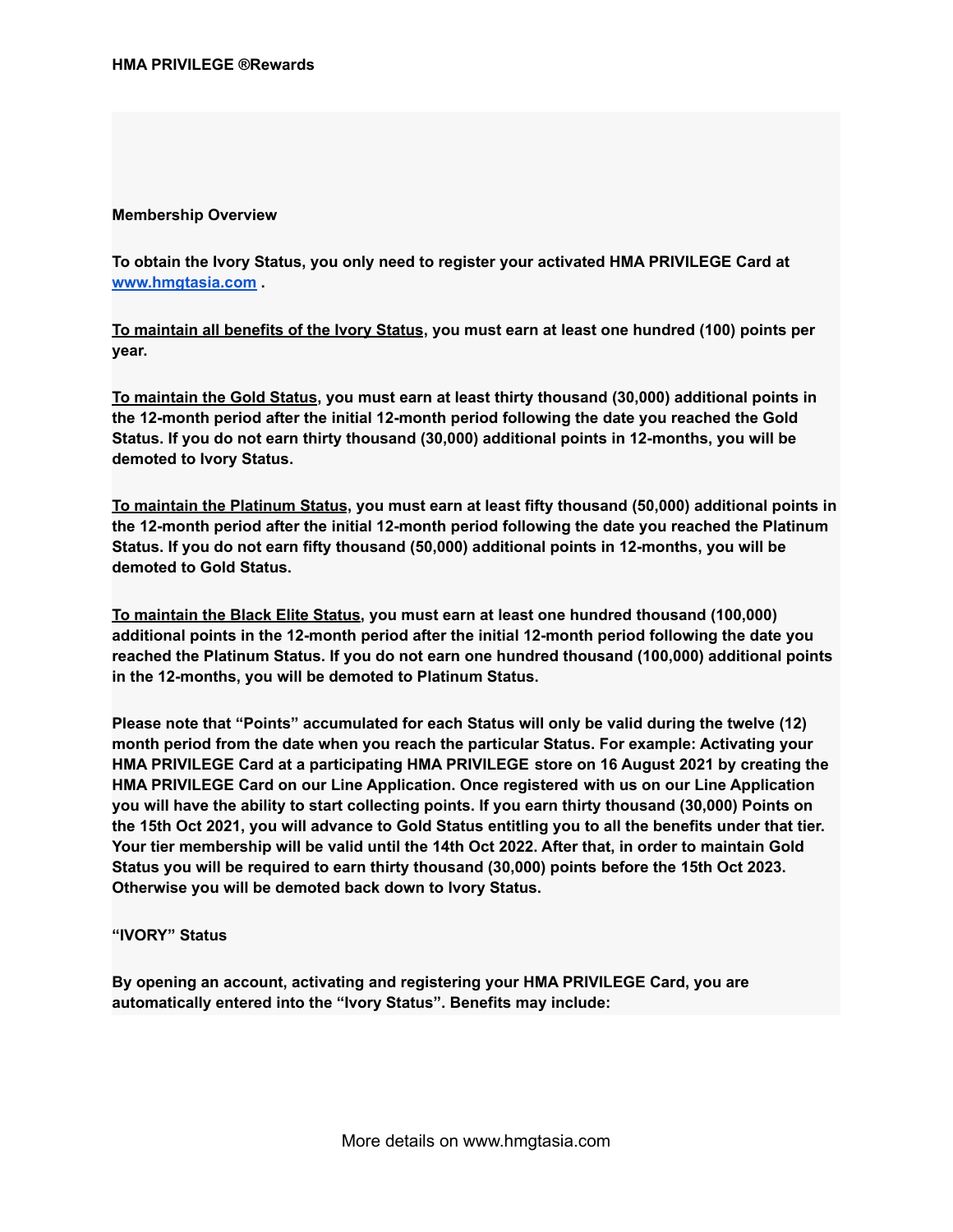- **● Double-Points on your birthday. You will be eligible to receive double the amount of points earned within our restaurants within +/- 3 days of your birthday. You need to provide on that day the proof of your birth date (ID / Passport etc..)**
- **● Sign Up Bonus. Upon registration choose between 1,000 points or a free dessert (any of the menu) .**
- **● At the Ivory Status, you will need to accumulate thirty thousands (30,000) points in each subsequent 12 months from the date you open the account in order to achieve the Gold Status.**

# **"GOLD" Status**

**Once accumulating thirty thousand (30,000) Points in a 12-month period, you will be promoted to the "Gold Status" and your point balance is maintained.**

Once you reach Gold Tier Privilege, you will be granted all benefits of the tier for 12-Months on the **day you are promoted. After the 12-Month interval, if you have not been promoted again you will be required to earn thirty thousand (30,000) Points once again within the 12-month period to keep the current Gold Status otherwise you will be demoted to Ivory Status. The benefits for Gold Status may include:**

**● THB 1,000 Dining Credit (12-Month Validity)**

**Once you reach Gold Status you will be automatically credited the privilege in the "Privilege" category of HMA PRIVILEGE card.**

**● At Gold Status, you need to accumulate an additional twenty thousands (20,000) Points within the 12 months from the date you reach Gold Status in order to achieve the Platinum Status.**

## **"PLATINUM" Status**

**After having accumulated fifty thousand (50,000) Points in a 12-month period, you achieve the "Platinum Status" and your point balance is maintained. Once you reach Platinum Tier Privilege,** vou will be granted all benefits of the tier for 12-Months on the day you are promoted. After the **12-Month interval, if you have not been promoted again you will be required to earn fifty thousand (50,000) Points once again within the 12-month period to keep the current Platinum Status otherwise you will be demoted to Gold Status. The benefits for Platinum Status include:**

**● All benefits from Ivory & Gold Status (except dining credit from Gold Status)**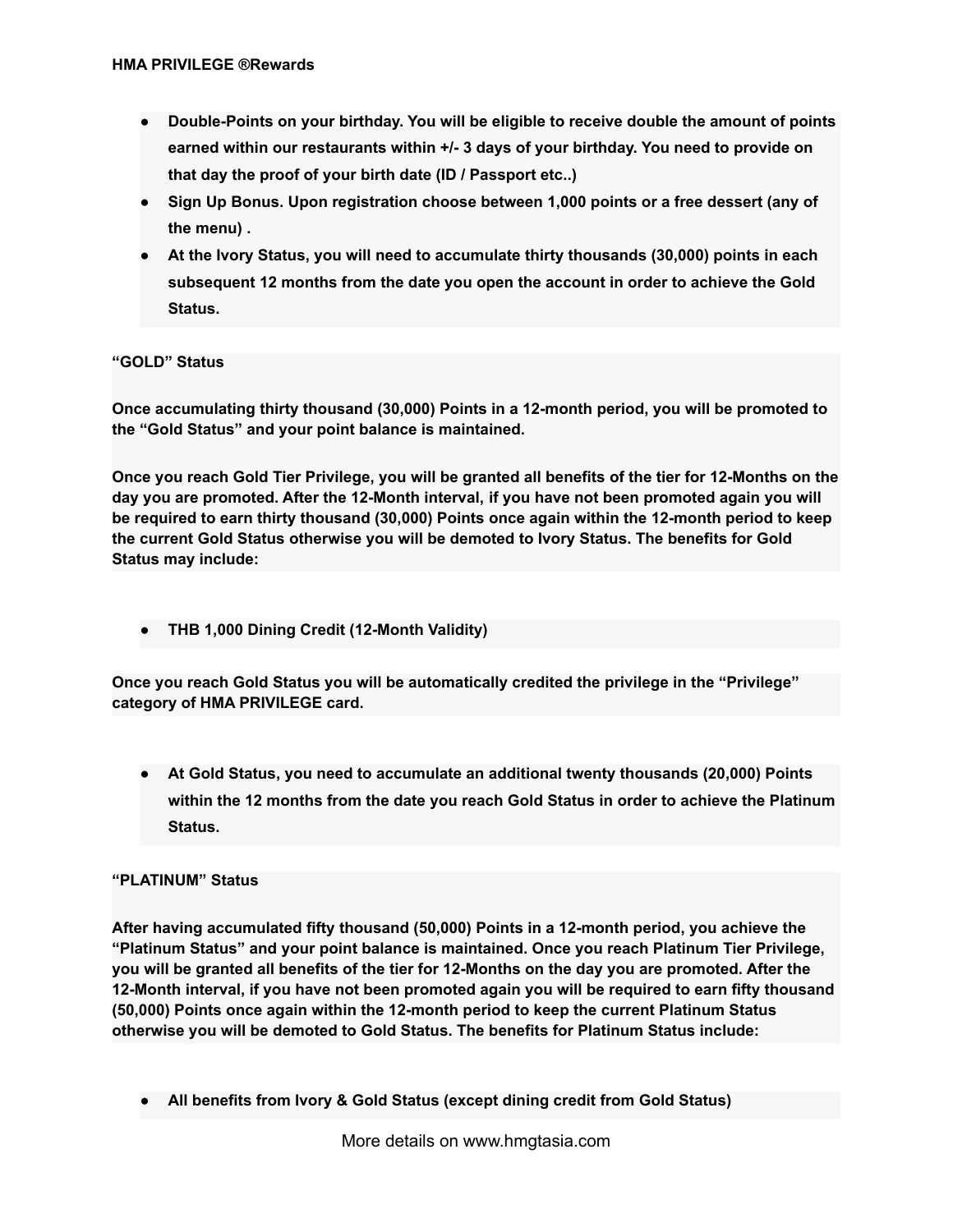- **● Free dessert of your choice on every visit with a minimum spend of THB 1,500**
- **● THB 2,500 Dining Credit (12 Month Validity)**
- **● Exclusive birthday celebration dessert. Celebrate your special day in style with us and receive a platter with a selection of our signature desserts**
- **● Complimentary sparkling wine for you and your guests on every visit**
- **● At the Platinum Status, you need to accumulate an additional fifty thousand (50,000) points within the 12 months from the date you reach Platinum Status in order to achieve the Black Elite Status.**

### **"BLACK ELITE" Status**

**After having accumulated one hundred thousand (100,000) Points in a 12-month period, you achieve the "Black Elite Status" and your point balance is maintained. Once you reach Black Elite Tier Privilege, you will be granted all benefits of the tier for 12-Months on the day you are promoted. After the 12-Month interval, you will be required to earn one hundred thousand (100,000) Points once again within the 12-month period to keep the current Black Elite Status otherwise you will be demoted to Platinum Status. The benefits for Black Elite Status include:**

- **● All benefits from Ivory, Gold & Platinum Status (except dining credit from Gold & Platinum Status)**
- **● Exclusive Launch Invite. Be invited for the launch of our new menu, and enjoy an array of new dishes. To do so you will be credited 20,000 points that you may exchange for dining credit in case there is no available Exclusive Menu Launches. You will be notified of our special events which you can redeem your points to claim**
- **● 1 Bottle of Selected Champagne. This reward may be redeemed in any participating outlet (Champagne Breton & Fils or equivalent)**
- **● THB 5,000 Dining Credit (12 Month Validity)**

#### **Miscellaneous**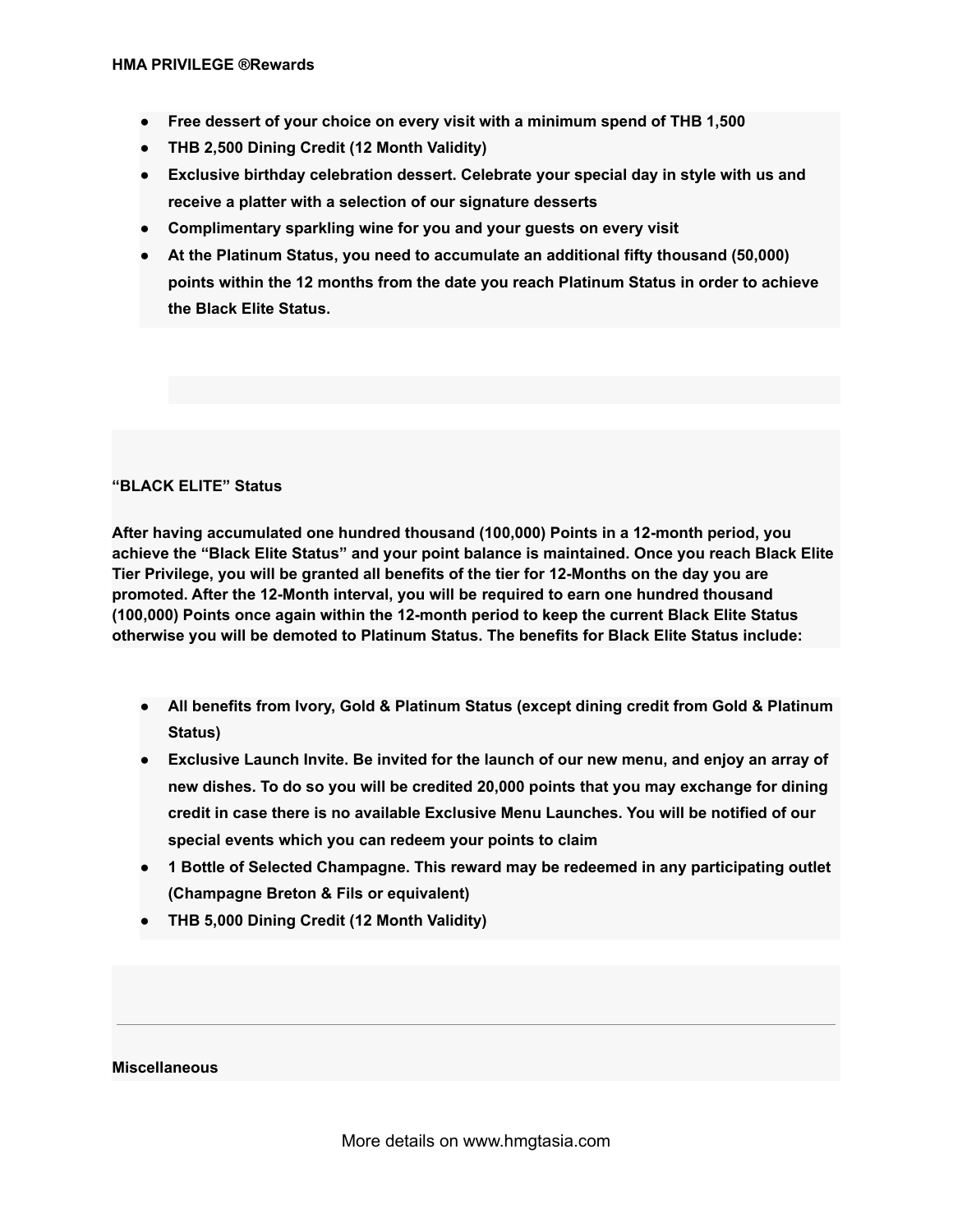**There are no membership fees associated with HMA PRIVILEGE® Rewards. Points accumulated under the program have no cash value but dining credit value.**

**HMA PRIVILEGE may introduce promotion programs relating to HMA PRIVILEGE® Rewards whereby these Terms of Use may be varied as applicable to such programs.**

**By utilizing the services, you hereby consent to receiving communications from Hospitality Management Asia for the purpose of offering and marketing our sites, products and services.x**

**Your Points, benefits, registered HMA PRIVILEGE Card(s), and your account under the HMA PRIVILEGE® Rewards program are personal to you and may not be sold, transferred or assigned to, or shared with family, friends or others.**

**Points can only be accredited once per each individual bill and can not be split across the bill.**

**Points can not be earned with promotions, discounts, offers and/or vouchers that are not part of the HMA PRIVILEGE® Rewards such as Megatix and CitiBank offers.**

**HMA PRIVILEGE reserves the right to terminate your account and/or your participation in HMA PRIVILEGE® Rewards if HMA PRIVILEGE determines in its sole discretion that you have violated these Terms of Use, or that the use of your account is unauthorized, fraudulent or otherwise unlawful.**

**HMA PRIVILEGE also reserves the right to "unregister", and make ineligible for the HMA PRIVILEGE® Rewards program, any HMA PRIVILEGE Card that has been inactive for two (2) consecutive years. Inactive is defined as no purchase activity.**

**In case of any conflict between the provisions of the English version of these Terms of Use and those of any other language version, the English version will prevail.**

**HMA PRIVILEGE reserves the right to terminate, discontinue, modify or cancel the HMA PRIVILEGE® Rewards program at any time and in its sole discretion by posting the revisions to www.hmgtasia.com without giving specific notice to you.**